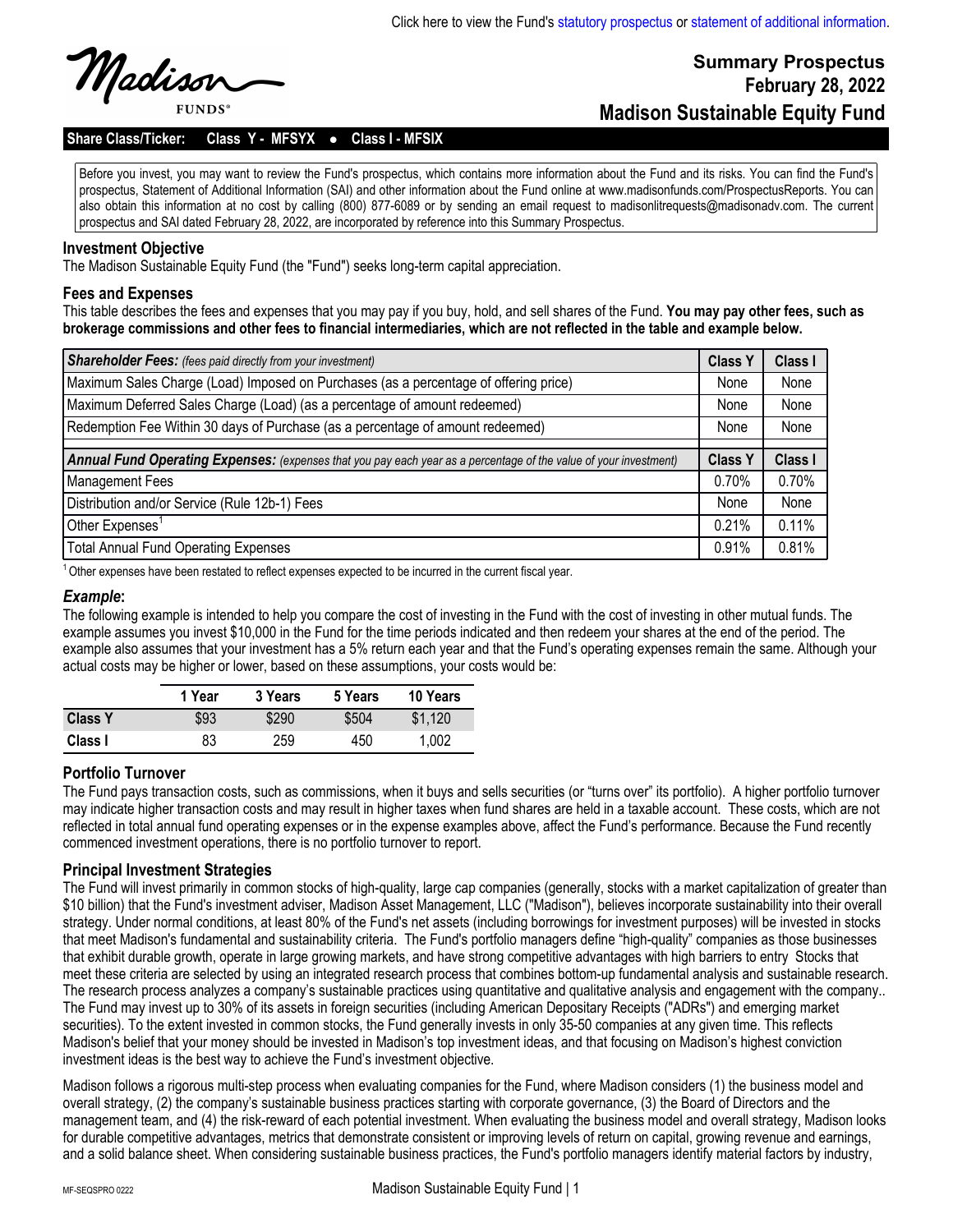analyze corporate data and future targets, and engage with corporate management to better understand the company's sustainable efforts and goals. The sustainable research is combined with the fundamental research to develop an integrated view and investment thesis. When assessing the Board of Directors and the management team, Madison evaluates management's operational and capital allocation track records and the Board of Directors' corporate governance record including how the Board structures executive compensation. The final step in the process is assessing the risk-reward for the stock when deciding to invest in a company. Madison seeks to purchase securities trading at a discount to their intrinsic value as determined by applying relative multiples to projected earnings, discounted cash flows, and additional valuation methodologies. Often Madison finds companies that meet our business model and sustainability criteria but not our valuation hurdle. Those companies are monitored for inclusion later when the price may be more appropriate.

Madison's criteria for selecting sustainable investments will vary by industry and by company. Madison uses a proprietary scoring system to assign an "above average," "average," or "below average" rating to each company and monitors these ratings across the portfolio. Madison will only invest in securities it determines are "average" or "above average." Madison primarily uses the services of Sustainalytics US Inc., an independent, third-party service that provides sustainability analytics and ratings. The Sustainalytics ratings are not determinative, but one of many factors considered when making investment decisions. Madison considers a number of sustainability metrics when reviewing a company for the portfolio, which may include: carbon footprint; waste management; water usage; diversity, equity, and inclusion; product safety; data management; board composition; ethical standards; and regulatory issues. Madison may also use research reports and other data when reviewing sustainable investing opportunities.

Madison may sell stocks for several reasons, including: (i) excessive valuation, (ii) the fundamental business prospects for the company have materially changed, (iii) the company no longer meets our sustainability criteria or inconsistent or negative changes in sustainability practices or (iv) Madison finds a more attractive alternative.

The Fund's investment strategy reflects Madison's general "Participate and Protect<sup>®</sup>" investment philosophy. Madison's expectation is that investors in the Fund will participate in market appreciation during bull markets and experience something less than full participation during bear markets compared with investors in portfolios holding more speculative and volatile securities; therefore, this investment philosophy is intended to represent a conservative investment strategy. There is no assurance that Madison's expectations regarding this investment strategy will be realized.

Although the Fund expects to pursue its investment objective utilizing its principal investment strategies regardless of market conditions, the Fund may invest up to 100% in money market instruments. To the extent the Fund engages in this temporary defensive position, the Fund's ability to achieve its investment objective may be diminished.

## **Principal Risks**

The specific risks of owning the Fund are set forth below. You could lose money as a result of investing in the Fund. An investment in the Fund is not a deposit of a bank and is not insured or guaranteed by the Federal Deposit Insurance Corporation or any other government agency, entity or person. The Fund's share price and total return will fluctuate. You should consider your own investment goals, time horizon and risk tolerance before investing in the Fund.

*Equity Risk*. The Fund is subject to equity risk. Equity risk is the risk that securities held by the Fund will fluctuate in value due to general market or economic conditions, perceptions regarding the industries in which the issuers of securities held by the Fund participate, and the circumstances and performance of companies whose securities the Fund holds. In addition, while broad market measures of common stocks have historically generated higher average returns than fixed income securities, common stocks have also experienced significantly more volatility in those returns.

*Large Cap Risk.* Large capitalization companies may fall out of favor with investors based on market and economic conditions. In addition, larger companies may not be able to attain the high growth rates of successful smaller companies and may be less capable of responding quickly to competitive challenges and industry changes. As a result, the Fund's value may not rise as much as, or may fall more than, the value of funds that focus on companies with smaller market capitalizations.

*Management Risk.* The Fund is actively managed. The investment techniques and decisions of the investment adviser and the Fund's portfolio managers, including the investment adviser's assessment of a company's sustainability profile when selecting investments for the Fund, may not produce the desired results and may adversely impact the Fund's performance, including relative to other funds that do not consider sustainability factors or come to different conclusions regarding such factors.

*Sustainable Investment Risk*. The Fund follows a sustainable investment approach by investing in companies that embed sustainability in their overall strategy and demonstrate adherence to sustainable business practices. In pursuing such a strategy, the Fund may forgo opportunities to gain exposure to certain companies, industries, or sectors, and may be overweight or underweight in certain industries or sectors relative to its benchmark index, which may cause the Fund's performance to be sensitive to developments affecting those sectors. In addition, since sustainable investing takes into consideration factors beyond traditional financial analysis, the investment opportunities for the Fund may be limited at times. Sustainability related information provided by issuers and third parties, upon which the portfolio managers may rely, continues to develop, and may be incomplete, inaccurate, use different methodologies, or be applied differently across companies and industries. Madison's framework of sustainable investing will vary from other managers. Further, the regulatory landscape for sustainable investing in the United States is still developing and future rules and regulations may require the Fund to modify or alter its investment process. Similarly, government policies incentivizing companies to engage in sustainable practices may fall out of favor, which could potentially limit the Fund's investment universe. There is also a risk that the companies identified through the investment process may fail to adhere to sustainable business practices, which may result in the Fund selling a security when it might otherwise be disadvantageous to do so.

*Foreign Security and Emerging Market Risk*. Investments in foreign securities, including investments in ADRs and emerging market securities, involve risks relating to currency fluctuations and to political, social, and economic developments abroad, as well as risks resulting from differences between the regulations to which U.S. and foreign issuers and markets are subject. These risks may be greater in emerging markets. The investment markets of emerging countries are generally more volatile than markets of developed countries with more mature economies.